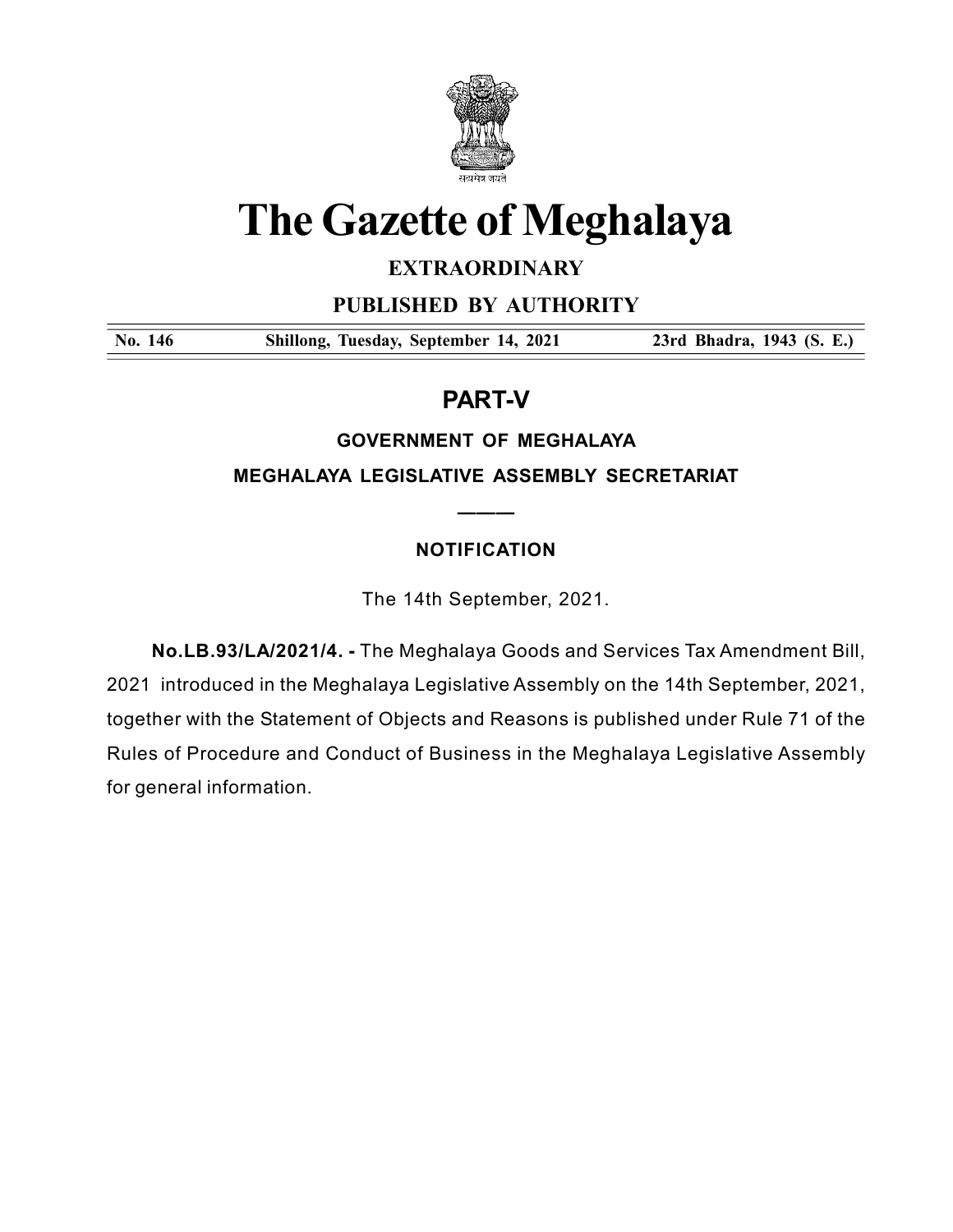### MEGHALAYA GOODS AND SERVICES TAX AMENDMENT BILL, 2021

A

#### BILL

further to amend the Meghalaya Goods and Services Tax, Act 2017 (Act No. 10 of 2017).

 Be it enacted by the Legislature of the State of Meghalaya in the Seventy Second Year of the Republic of India as follows:-

| Short title and<br>commencement      | 1. | (a) This Bill may be called the Meghalaya Goods and Services Tax (Amendment)<br>Act, 2021.                                                                                                                                                                                                                                                                                                                                                                   |
|--------------------------------------|----|--------------------------------------------------------------------------------------------------------------------------------------------------------------------------------------------------------------------------------------------------------------------------------------------------------------------------------------------------------------------------------------------------------------------------------------------------------------|
|                                      |    | (b) It shall come into force on such date as the State Government may by<br>notification in the Official Gazette appoint.                                                                                                                                                                                                                                                                                                                                    |
| <b>Amendment of Section 7</b>        | 2. | In the Meghalaya Goods and Services Tax Act, 2017 (hereinafter referred to as<br>the Principal Act), in Section 7, in sub-section $(1)$ , after clause (a), the following<br>clause shall be inserted and shall be deemed to have been inserted with effect<br>from the 1 <sup>st</sup> day of July, 2017, namely:-                                                                                                                                          |
|                                      |    | "(aa) the activities or transactions, by a person, other than an individual, to its<br>members or constituents or vice-versa, for cash, deferred payment or other<br>valuable consideration.                                                                                                                                                                                                                                                                 |
|                                      |    | Explanation.—For the purposes of this clause, it is hereby clarified that,<br>notwithstanding anything contained in any other law for the time being in force or<br>any judgment, decree or order of any Court, tribunal or authority, the person and<br>its members or constituents shall be deemed to be two separate persons and<br>the supply of activities or transactions inter se shall be deemed to take place<br>from one such person to another;". |
| <b>Amendment of Section</b><br>16    | 3. | In Section 16 of the Principal Act, in sub-section (2), after clause (a), the following<br>clause shall be inserted, namely:-                                                                                                                                                                                                                                                                                                                                |
|                                      |    | "(aa) the details of the invoice or debit note referred to in clause (a) has been<br>furnished by the supplier in the statement of outward supplies and such details<br>have been communicated to the recipient of such invoice or debit note in the<br>manner specified under Section 37;"                                                                                                                                                                  |
| <b>Amendment of Section</b><br>35    | 4. | In Section 35 of the Principal Act, sub-section (5) shall be omitted.                                                                                                                                                                                                                                                                                                                                                                                        |
| <b>Substitution of Section</b><br>44 | 5. | For Section 44 of the Principal Act, the following section shall be substituted,<br>namely:-                                                                                                                                                                                                                                                                                                                                                                 |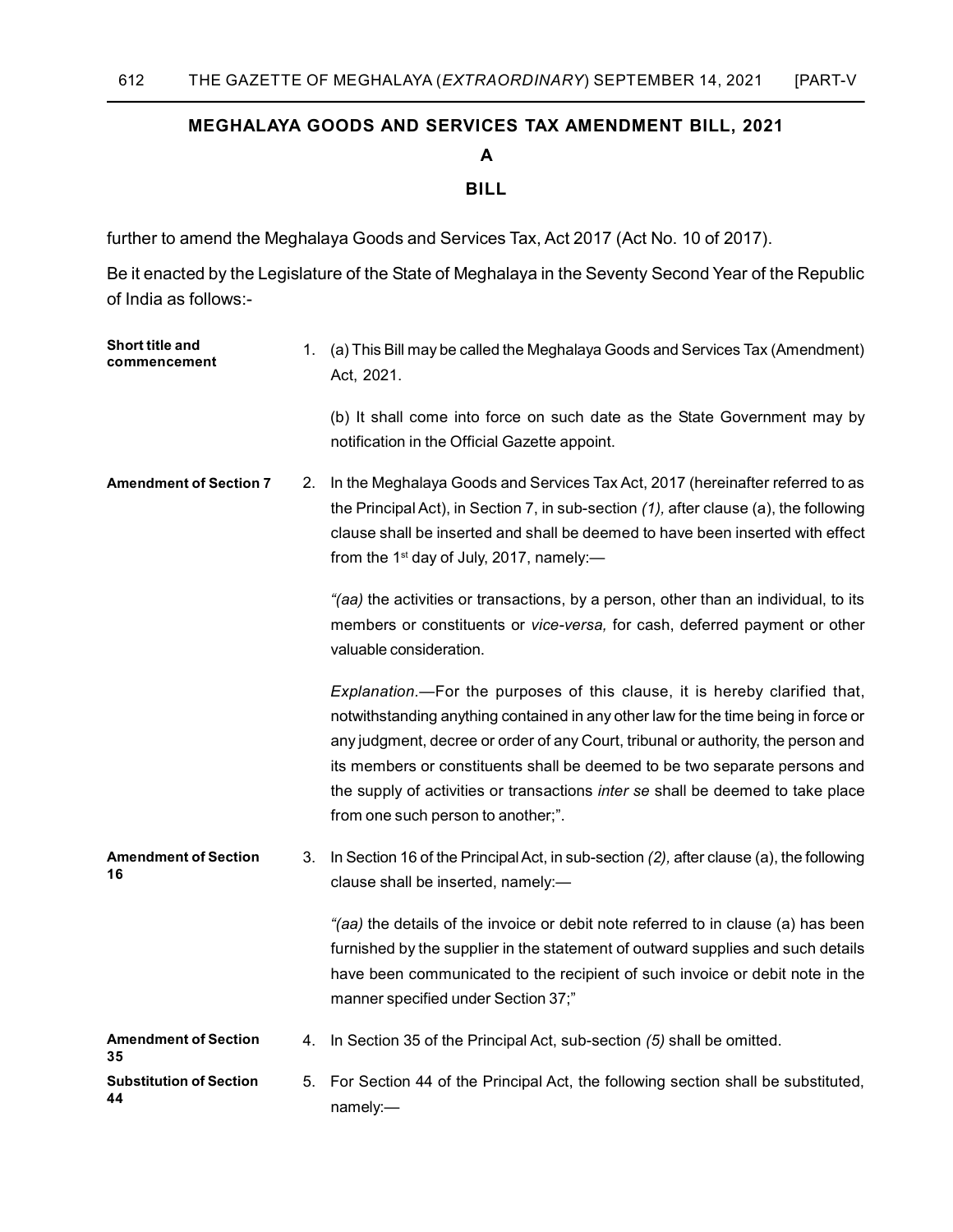"44. Every registered person, other than an Input Service Distributor, a person paying tax under Section 51 or Section 52, a casual taxable person and a non-resident taxable person shall furnish an annual return which may include a self-certified reconciliation statement, reconciling the value of supplies declared in the return furnished for the financial year, with the audited annual financial statement for every financial year electronically, within such time and in such form and in such manner as may be prescribed:

 Provided that the Commissioner may, on the recommendations of the Council, by notification, exempt any class of registered persons from filing annual return under this section:

 Provided further that nothing contained in this Section shall apply to any department of the Meghalaya Government or a State Government or a local authority, whose books of account are subject to audit by the Comptroller and Auditor-General of India or an auditor appointed for auditing the accounts of local authorities under any law for the time being in force."

6. In sub section (1) of Section 50 of the Principal Act, for the existing proviso, the following proviso shall be substituted and shall be deemed to have been substituted with effect from the 1st day of July, 2017, namely:— Amendment of Section 50

> "Provided that the interest on tax payable in respect of supplies made during a tax period and declared in the return for the said period furnished after the due date in accordance with the provisions of Section 39, except where such return is furnished after commencement of any proceedings under Section 73 or Section 74 in respect of the said period, shall be payable on that portion of the tax which is paid by debiting the electronic cash ledger.".

- 7. In Section 74 of the Principal Act, in Explanation 1, in clause (ii), for the words and figures "Sections 122, 125, 129 & 130", the words and figures "Sections 122 and 125" shall be substituted. Amendment of Section 74
- 8. In Section 75 of the Principal Act, in sub-section (12), the following Explanation shall be inserted, namely:— Amendment of Section 75

 'Explanation.—For the purposes of this sub-section, the expression "self-assessed tax" shall include the tax payable in respect of details of outward supplies furnished under Section 37, but not included in the return furnished under Section 39.'

9. In Section 83 of the Principal Act, for sub-section (1), the following sub-section shall be substituted, namely:— Amendment of Section 83

> "(1) Where, after the initiation of any proceeding under Chapter XII, Chapter XIV or Chapter XV, the Commissioner is of the opinion that for the purpose of protecting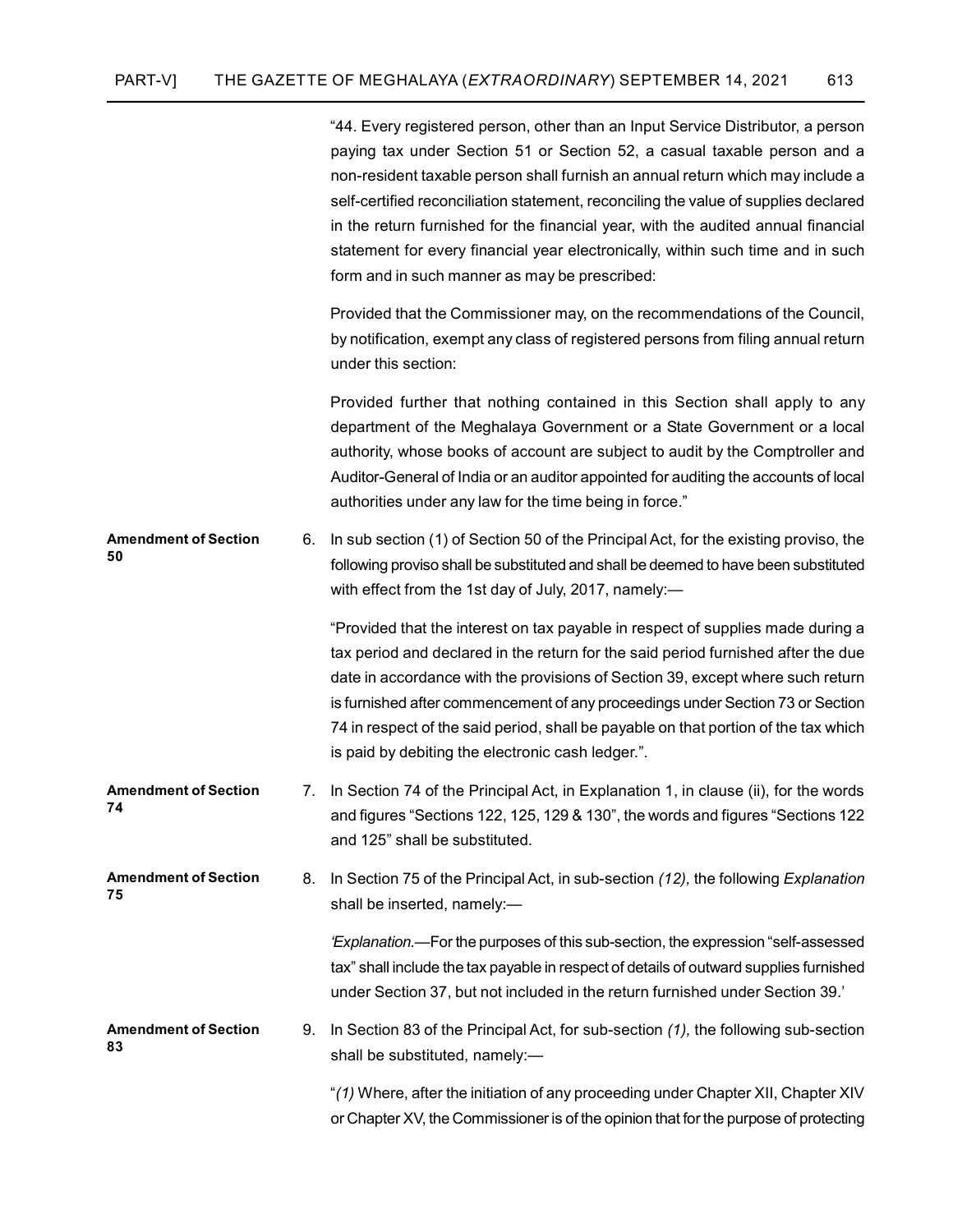|                                    | the interest of the Government revenue it is necessary so to do, he may, by order<br>in writing, attach provisionally, any property, including bank account, belonging<br>to the taxable person or any person specified in sub-section (1A) of Section 122,<br>in such manner as may be prescribed."                                                                                                                 |
|------------------------------------|----------------------------------------------------------------------------------------------------------------------------------------------------------------------------------------------------------------------------------------------------------------------------------------------------------------------------------------------------------------------------------------------------------------------|
| <b>Amendment of Section</b><br>107 | 10. In Section 107 of the Principal Act, in sub-section (6), the following proviso shall<br>be inserted, namely:-                                                                                                                                                                                                                                                                                                    |
|                                    | "Provided that no appeal shall be filed against an order under sub-section (3) of<br>Section 129, unless a sum equal to twenty-five per cent of the penalty has been<br>paid by the appellant.".                                                                                                                                                                                                                     |
| <b>Amendment of Section</b><br>129 | 11. In Section 129 of the Principal Act,-                                                                                                                                                                                                                                                                                                                                                                            |
|                                    | in sub-section $(1)$ , for clauses $(a)$ and $(b)$ , the following clauses shall be<br>(i)<br>substituted, namely:-                                                                                                                                                                                                                                                                                                  |
|                                    | "(a) on payment of penalty equal to two hundred per cent, of the tax payable on<br>such goods and, in case of exempted goods, on payment of an amount<br>equal to two per cent, of the value of goods or twenty-five thousand rupees,<br>whichever is less, where the owner of the goods comes forward for payment<br>of such penalty;                                                                               |
|                                    | (b) on payment of penalty equal to fifty per cent, of the value of the goods or two<br>hundred per cent, of the tax payable on such goods, whichever is higher,<br>and in case of exempted goods, on payment of an amount equal to five per<br>cent, of the value of goods or twenty-five thousand rupees, whichever is less,<br>where the owner of the goods does not come forward for payment of such<br>penalty;" |
|                                    | sub-section (2) shall be omitted;<br>(ii)                                                                                                                                                                                                                                                                                                                                                                            |
|                                    | (iii) for sub-section (3), the following sub-section shall be substituted, namely,-                                                                                                                                                                                                                                                                                                                                  |
|                                    | "(3) The proper officer detaining or seizing goods or conveyance shall issue a<br>notice within seven days of such detention or seizure, specifying the penalty<br>payable, and thereafter, pass an order within a period of seven days from the<br>date of service of such notice, for payment of penalty under clause                                                                                              |
|                                    | or clause $(b)$ of sub-section $(1)$ ;"<br>i.                                                                                                                                                                                                                                                                                                                                                                        |
|                                    | (iv) in sub-section (4), for the words "No tax, interest or penalty", the words "No<br>penalty" shall be substituted;                                                                                                                                                                                                                                                                                                |
|                                    | for sub-section (6), the following sub-section shall be substituted, namely:-<br>(V)                                                                                                                                                                                                                                                                                                                                 |
|                                    | "(6) Where the person transporting any goods or the owner of such goods fails to<br>pay the amount of penalty under sub-section (1) within fifteen days from the<br>date of receipt of the copy of the order passed under sub-section (5), the<br>goods or conveyance so detained or seized shall be liable to be sold or                                                                                            |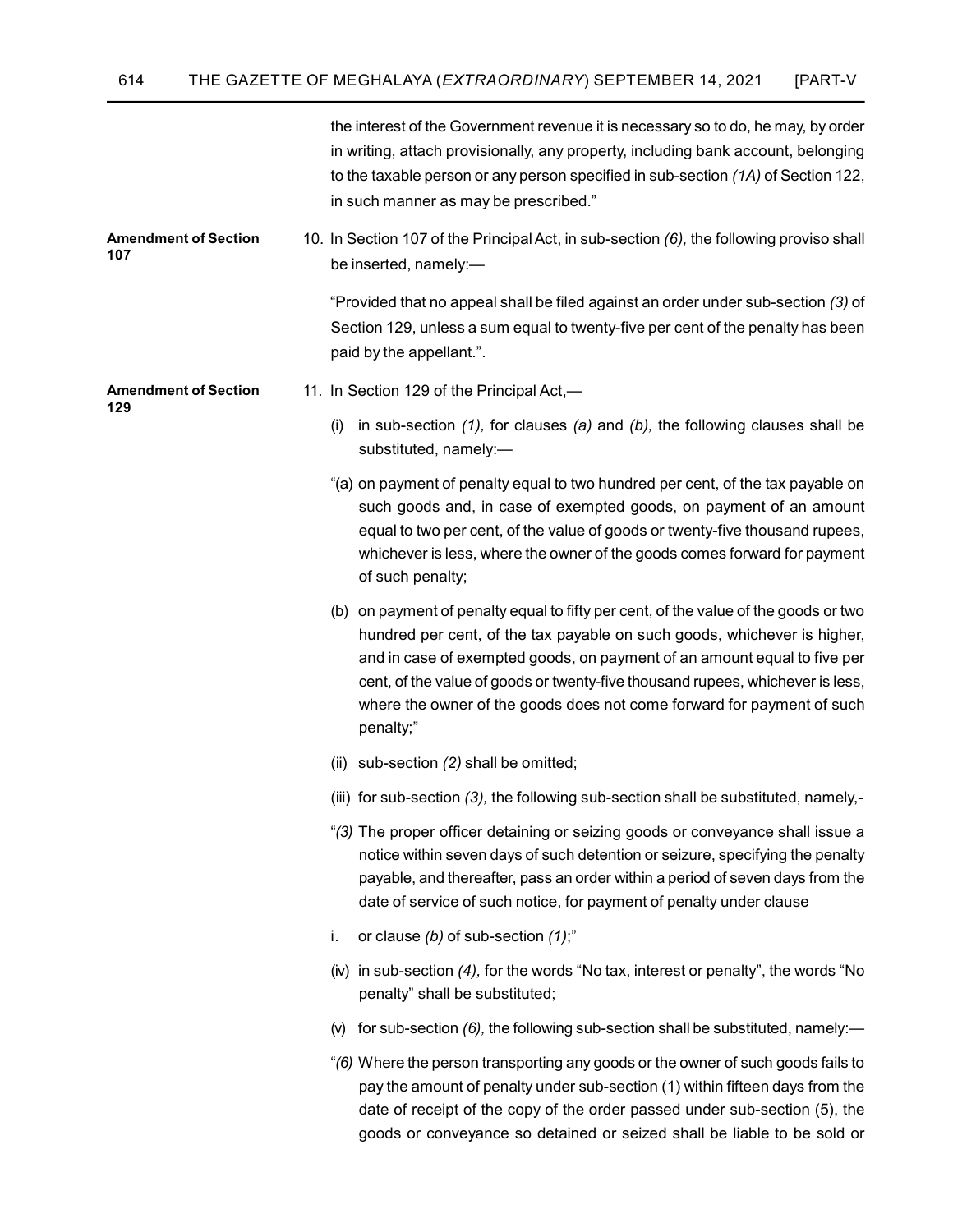|                                       | disposed of otherwise, in such manner and within such time as may be<br>prescribed, to recover the penalty payable under sub-section (3):                                                                                                                                   |
|---------------------------------------|-----------------------------------------------------------------------------------------------------------------------------------------------------------------------------------------------------------------------------------------------------------------------------|
|                                       | Provided that the conveyance shall be released on payment by the transporter of<br>penalty under sub-section (3) or one lakh rupees, whichever is less:                                                                                                                     |
|                                       | Provided further that where the detained or seized goods are perishable or<br>hazardous in nature or are likely to depreciate in value with passage of time, the<br>said period of fifteen days may be reduced by the proper officer.".                                     |
| <b>Amendment of Section</b><br>130    | 12. In Section 130 of the Principal Act,-                                                                                                                                                                                                                                   |
|                                       | (a) in sub-section (1), for the words "Notwithstanding anything contained in this<br>Act, if", the word "Where" shall be substituted;                                                                                                                                       |
|                                       | (b) in sub-section (2), in the second proviso, for the words, brackets and figures<br>"amount of penalty leviable under sub-section (1) of Section 129", the words<br>"penalty equal to hundred percent of the tax payable on such goods" shall<br>be substituted;          |
|                                       | (c) sub-section (5) shall be omitted                                                                                                                                                                                                                                        |
| <b>Substitution of Section</b><br>151 | 13. For Section 151 of the Principal Act, the following Section shall be substituted,<br>namely:-                                                                                                                                                                           |
| Power to call for<br>information      | "151. The Commissioner or an officer authorised by him may, by an order, direct<br>any person to furnish information relating to any matter dealt within connection<br>with this Act, within such time, in such form, and in such manner, as may be<br>specified therein.". |
| <b>Amendment of Section</b>           | 14. In Section 152 of the Principal Act,—                                                                                                                                                                                                                                   |
| 152                                   | (a) in sub-section $(1)$ ,-                                                                                                                                                                                                                                                 |
|                                       | the words "of any individual return or part thereof shall be omitted;<br>(i)                                                                                                                                                                                                |
|                                       | (ii) after the words "any proceedings under this Act", the words "without giving<br>an opportunity of being heard to the person concerned" shall be inserted;                                                                                                               |
|                                       | (b) sub-section (2) shall be omitted                                                                                                                                                                                                                                        |
| <b>Amendment to Schedule</b><br>Ш     | 15. In Schedule II of the Principal Act, paragraph 7 shall be omitted and shall be<br>deemed to have been omitted with effect from the 1st day of July, 2017.                                                                                                               |
| <b>Repeal and Saving</b>              | 16. (1) The Meghalaya Goods and Services Tax (Amendment) Ordinance, 2021<br>(Ordinance No. 3 of 2021) is hereby repealed.                                                                                                                                                   |
|                                       | (2) Notwithstanding such repeal, anything done or any action taken under the<br>said Ordinance shall be deemed to have been done or taken under the provisions<br>of this Act.                                                                                              |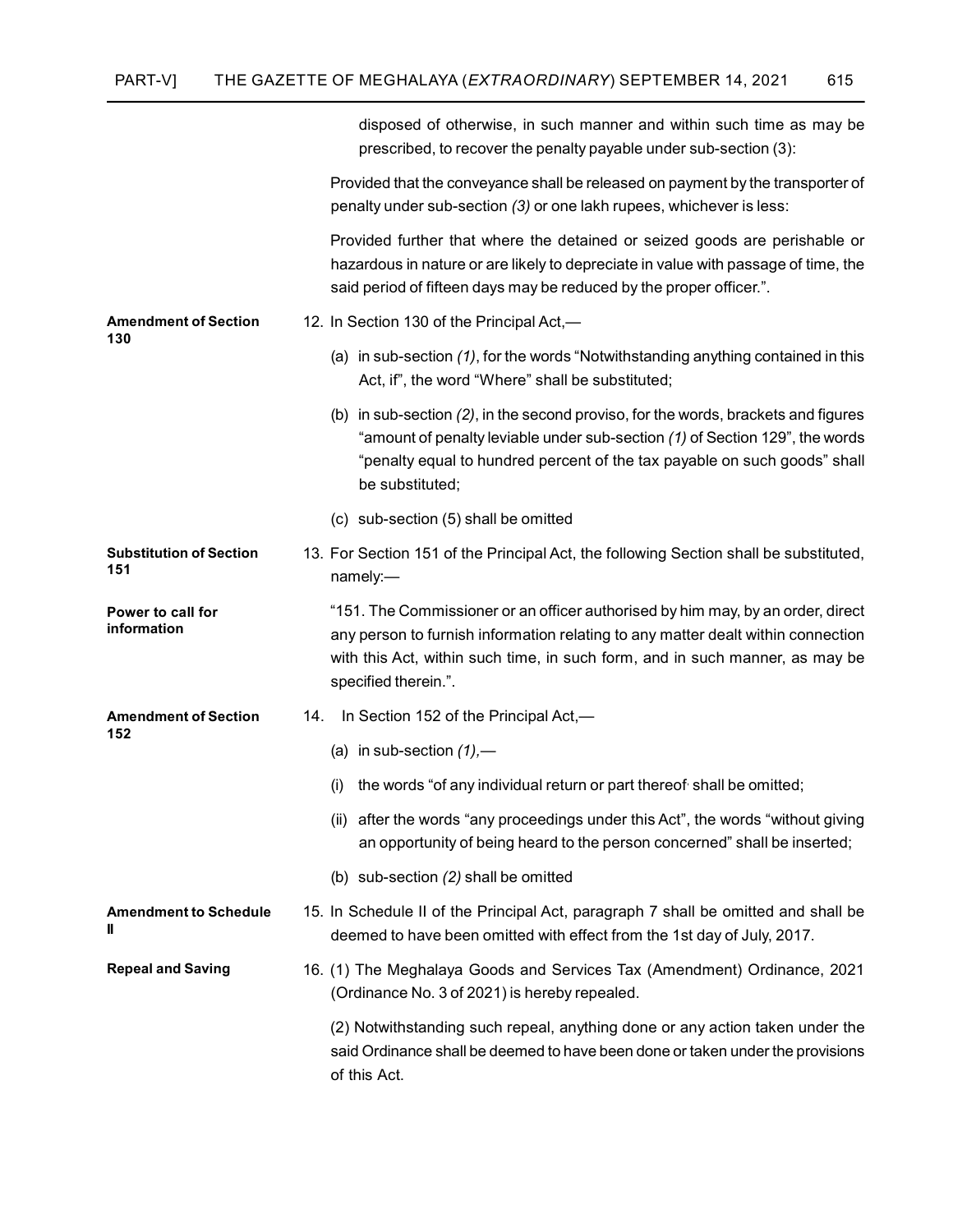### STATEMENT OF OBJECTS AND REASONS

- 1. The Government of India has amended the Central Goods and Services Tax Act, 2017 through the Finance Act, 2021 (Act No. 13 of 2021) on the basis of recommendations made by the GST Council. In order to ensure uniformity between the CGST (Amendment) Act, 2021 and the Meghalaya Goods and Services Tax Act, 2017 (Act No. 10 of 2017), and in view of the fact that Meghalaya Legislative Assembly was not in session, the Meghalaya Goods and Services Tax (Amendment) Ordinance, 2021 (No. 3 of 2021) was promulgated by the Governor on 22<sup>nd</sup> July, 2021.
- 2. Now that the Meghalaya Legislative Assembly is in Session, the above said Ordinance is required to be replaced by the Meghalaya Goods and Services Tax (Amendment) Act, 2021.
- 3. Hence the Bill.

# JAMES K. SANGMA,

Minister in-charge Taxation Department.

### ANDREW SIMONS,

 Commissioner and Secretary, Meghalaya Legislative Assembly.

### FINANCIAL MEMORANDUM

 The provisions of this Bill when enacted and enforced will be administered by the staff of the Taxation Department and no additional expenditure will be necessary for the purpose.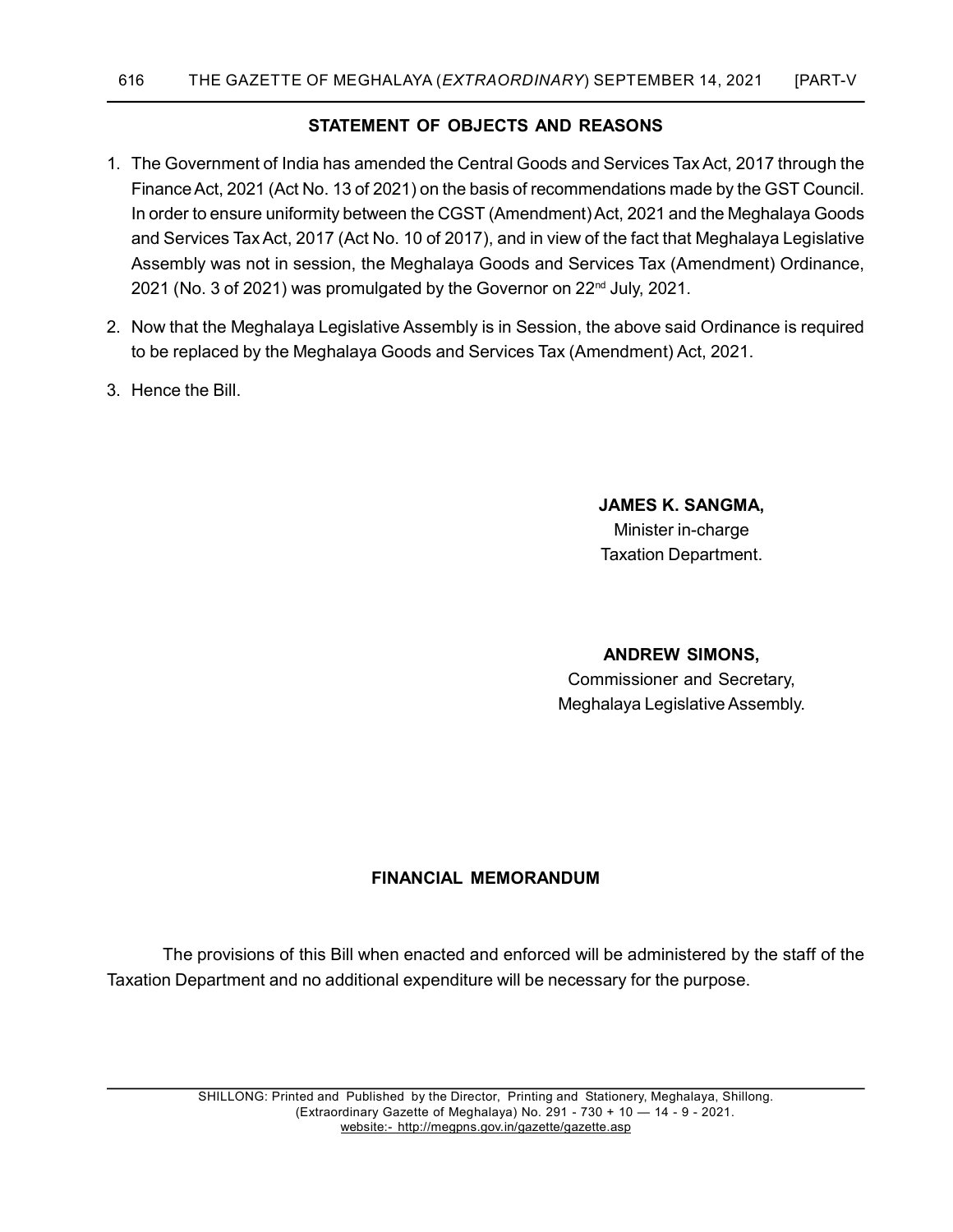

# The Gazette of Meghalaya

# **EXTRAORDINARY**

PUBLISHED BY AUTHORITY

No. 147 Shillong, Tuesday, September 14, 2021 23rd Bhadra, 1943 (S. E.)

# PART-V

## GOVERNMENT OF MEGHALAYA

MEGHALAYA LEGISLATIVE ASSEMBLY SECRETARIAT

———

# NOTIFICATION

The 14th September, 2021.

 No.LB.94/LA/2021/5. - The Contingency Fund of Meghalaya (Amendment) Bill, 2021 introduced in the Meghalaya Legislative Assembly on the 14th September, 2021, together with the Statement of Objects and Reasons is published under Rule 71 of the Rules of Procedure and Conduct of Business in the Meghalaya Legislative Assembly for general information.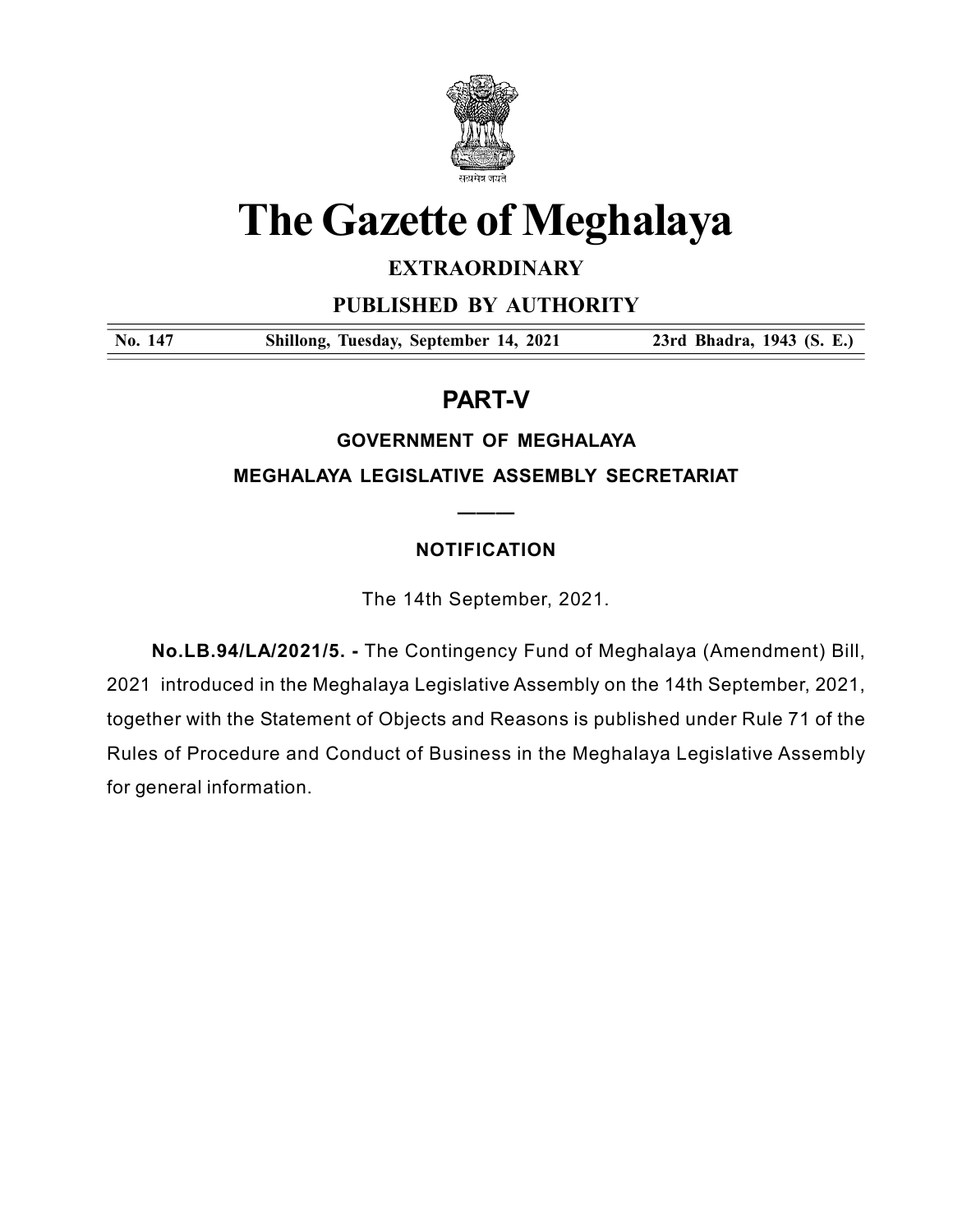#### THE CONTINGENCY FUND OF MEGHALAYA (AMENDMENT) BILL, 2021

### A

### BILL

#### further to amend the Contingency Fund of Meghalaya Act, 1972.

### Be it enacted by the Legislature of the State of Meghalaya in the Seventy-Second Year of the Republic of India as follows:-

| <b>Short title and</b><br>commencement            | 1. (1) This Act may be called the Contingency Fund of Meghalaya<br>(Amendment) Act, 2021.                                                                                                               |
|---------------------------------------------------|---------------------------------------------------------------------------------------------------------------------------------------------------------------------------------------------------------|
|                                                   | (2) It shall come into force at once.                                                                                                                                                                   |
| <b>Amendment of Section 2</b><br>of Meghalaya.    | 2. In section 2 of the Contingency Fund of Meghalaya Act, 1972 (Act No. 5)<br>of 1972), for the words "three hundred and five crores" the words "five<br>hundred and five crores" shall be substituted. |
| Repeal and savings of<br>Ordinance No. 4 of 2021. | 3. (1) The Contingency Fund of Meghalaya (Amendment) Ordinance, 2021<br>(Ordinance No. 4 of 2021) is hereby repealed.                                                                                   |
|                                                   | (2) Notwithstanding such repeal, any action taken or anything done under<br>the said Ordinance shall be deemed to have been taken or done under<br>the provisions of this Act.                          |